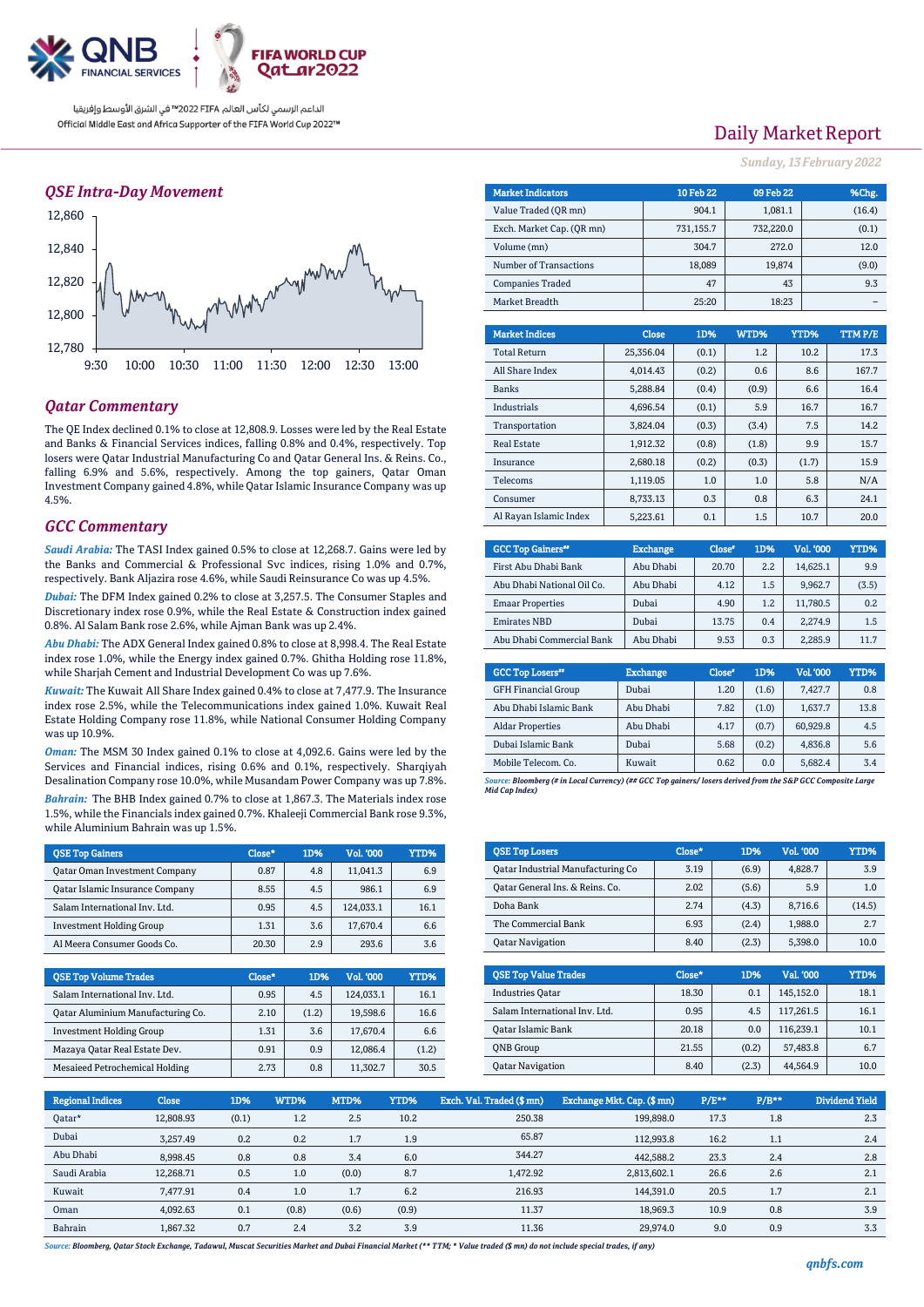

# Daily Market Report

#### *Sunday, 13February 2022*

#### *Qatar Market Commentary*

- The QE Index declined 0.1% to close at 12,808.9. The Real Estate and Banks & Financial Services indices led the losses. The index fell on the back of selling pressure from Qatari and Arab shareholders despite buying support from GCC and foreign shareholders.
- Qatar Industrial Manufacturing Co and Qatar General Ins. & Reins. Co. were the top losers, falling 6.9% and 5.6%, respectively. Among the top gainers, Qatar Oman Investment Company gained 4.8%, while Qatar Islamic Insurance Company was up 4.5%.
- Volume of shares traded on Thursday rose by 12.0% to 304.7mn from 272mn on Wednesday. Further, as compared to the 30-day moving average of 170.7mn, volume for the day was 78.4% higher. Salam International Inv. Ltd. and Qatar Aluminum Manufacturing Co. were the most active stocks, contributing 40.7% and 6.4% to the total volume, respectively.

| <b>Overall Activity</b>        | Buy %* | Sell %* | Net (OR)          |
|--------------------------------|--------|---------|-------------------|
| Qatari Individuals             | 35.38% | 55.39%  | (180, 936, 618.9) |
| <b>Oatari Institutions</b>     | 20.09% | 21.01%  | (8,359,663.2)     |
| Oatari                         | 55.46% | 76.40%  | (189, 296, 282.1) |
| <b>GCC</b> Individuals         | 0.42%  | 0.46%   | (338, 613.8)      |
| <b>GCC</b> Institutions        | 3.44%  | 1.17%   | 20,579,799.3      |
| GCC                            | 3.87%  | 1.63%   | 20.241.185.5      |
| Arab Individuals               | 9.09%  | 9.83%   | (6,650,293.1)     |
| <b>Arab Institutions</b>       | 0.05%  | 0.00%   | 442,860.0         |
| Arab                           | 9.14%  | 9.83%   | (6,207,433.1)     |
| Foreigners Individuals         | 1.93%  | 2.16%   | (2, 119, 385.7)   |
| <b>Foreigners Institutions</b> | 29.61% | 9.99%   | 177,381,915.5     |
| <b>Foreigners</b>              | 31.53% | 12.15%  | 175,262,529.7     |

*Source: Qatar Stock Exchange (\*as a % of traded value)*

## *Earnings Releases, Global Economic Data and Earnings Calendar*

#### Earnings Releases

| Company                                        | <b>Market</b> | Currency   | Revenue (mn)<br>402021 | % Change<br>YoY          | <b>Operating Profit</b><br>$(mn)$ 402021 | % Change<br>YoY          | <b>Net Profit</b><br>(mn) 4Q2021 | % Change YoY |
|------------------------------------------------|---------------|------------|------------------------|--------------------------|------------------------------------------|--------------------------|----------------------------------|--------------|
| Arabian Centres Co.                            | Saudi Arabia  | <b>SR</b>  | 510.6                  | $\overline{\phantom{0}}$ | 189.9                                    | $-5.8%$                  | 110.1                            | 15.2%        |
| Emirate Integrated Telecommunications Company* | Dubai         | <b>AED</b> | 11,682.0               | 5.4%                     | $\qquad \qquad$                          | $\qquad \qquad$          | 1,100.7                          | $-23.7%$     |
| Dubai Refreshments Company*                    | Dubai         | <b>AED</b> | 669.7                  | 18.6%                    | 97.3                                     | 71.5%                    | 96.8                             | 70.2%        |
| Alliance Insurance*                            | Dubai         | <b>AED</b> | 304.0                  | $-5.9%$                  | 46.8                                     | $-20.5%$                 | 40.3                             | $-4.3%$      |
| BHM Capital*                                   | Dubai         | <b>AED</b> | 65.4                   | 59.1%                    | 13.0                                     | 125.0%                   | 13.0                             | 125.0%       |
| United Foods Company*                          | Dubai         | <b>AED</b> | 533.6                  | 24.3%                    |                                          | $\overline{\phantom{a}}$ | 8.8                              | $-77.4%$     |
| Gfh Financial Group*                           | Dubai         | <b>USD</b> | 398.7                  | 23.3%                    | $\overline{\phantom{0}}$                 | $\overline{\phantom{a}}$ | 84.2                             | 86.8%        |
| National Cement Company*                       | Dubai         | <b>AED</b> | 147.5                  | $-19.5%$                 | (13.5)                                   | N/A                      | 49.0                             | N/A          |
| National Corporation for Tourism & Hotels*     | Abu Dhabi     | AED        | 768.0                  | 0.3%                     | 112.3                                    | 10.6%                    | 118.1                            | 2.9%         |
| Ras Al Khaima Poultry*                         | Abu Dhabi     | <b>AED</b> | 12.4                   | $-30.3%$                 | 0.9                                      | $-73.7%$                 | 4.4                              | 653.1%       |

*Source: Company data, DFM, ADX, MSM, TASI, BHB. (#Values in Thousands, \*Financial for FY2021)*

#### Global Economic Data

| <b>Date</b> | <b>Market</b> | <b>Source</b>                            | <b>Indicator</b>                 | Period | <b>Actual</b> | <b>Consensus</b> | <b>Previous</b> |
|-------------|---------------|------------------------------------------|----------------------------------|--------|---------------|------------------|-----------------|
| 02/11       | <b>US</b>     | <b>US Treasury</b>                       | <b>Monthly Budget Statement</b>  | Jan    | \$118.7b      | \$23.0b          | $-$162.8b$      |
| 02/11       | <b>UK</b>     | <b>UK Office for National Statistics</b> | GDP OoO                          | 4Q P   | 1.00%         | 1.10%            | 1.00%           |
| 02/11       | <b>UK</b>     | UK Office for National Statistics        | <b>GDP YoY</b>                   | 4Q P   | 6.50%         | 6.40%            | 7.00%           |
| 02/11       | <b>UK</b>     | UK Office for National Statistics        | Private Consumption QoQ          | 4Q P   | 1.20%         | 0.80%            | 2.90%           |
| 02/11       | <b>UK</b>     | UK Office for National Statistics        | Government Spending QoQ          | 4Q P   | 1.90%         | 1.60%            | 0.00%           |
| 02/11       | <b>UK</b>     | UK Office for National Statistics        | <b>Industrial Production MoM</b> | Dec    | 0.30%         | 0.10%            | 0.70%           |
| 02/11       | <b>UK</b>     | UK Office for National Statistics        | <b>Industrial Production YoY</b> | Dec    | 0.40%         | 0.60%            | $-0.20%$        |
| 02/11       | <b>UK</b>     | UK Office for National Statistics        | Manufacturing Production MoM     | Dec    | 0.20%         | 0.20%            | 0.70%           |
| 02/11       | <b>UK</b>     | UK Office for National Statistics        | Manufacturing Production YoY     | Dec    | 1.30%         | 1.70%            | $-0.10%$        |
| 02/11       | Germany       | German Federal Statistical Office        | <b>CPI MoM</b>                   | Jan F  | 0.40%         | 0.40%            | 0.40%           |
| 02/11       | Germany       | German Federal Statistical Office        | <b>CPI YoY</b>                   | Jan F  | 4.90%         | 4.90%            | 4.90%           |
| 02/11       | India         | India Central Statistical Organization   | <b>Industrial Production YoY</b> | Dec    | 0.40%         | 1.60%            | 1.30%           |

*Source: Bloomberg (s.a. = seasonally adjusted; n.s.a. = non-seasonally adjusted; w.d.a. = working day adjusted)*

#### Earnings Calendar

| <b>Tickers</b> | <b>Company Name</b>                          | Date of reporting 4Q2021 results | No. of days remaining | <b>Status</b> |
|----------------|----------------------------------------------|----------------------------------|-----------------------|---------------|
| <b>OEWS</b>    | <b>Qatar Electricity &amp; Water Company</b> | 13-Feb-22                        |                       | Due           |
| <b>ORDS</b>    | Ooredoo                                      | 14-Feb-22                        |                       | Due           |
| <b>BRES</b>    | Barwa Real Estate Company                    | 15-Feb-22                        |                       | Due           |
| <b>GISS</b>    | <b>Gulf International Services</b>           | 17-Feb-22                        |                       | Due           |
| <b>SIIS</b>    | Salam International Investment Limited       | 20-Feb-22                        |                       | Due           |
| <b>DOHI</b>    | Doha Insurance Group                         | 20-Feb-22                        |                       | Due           |
| <b>MCGS</b>    | Medicare Group                               | 21-Feb-22                        |                       | Due           |
| <b>MPHC</b>    | Mesaieed Petrochemical Holding Company       | 21-Feb-22                        |                       | Due           |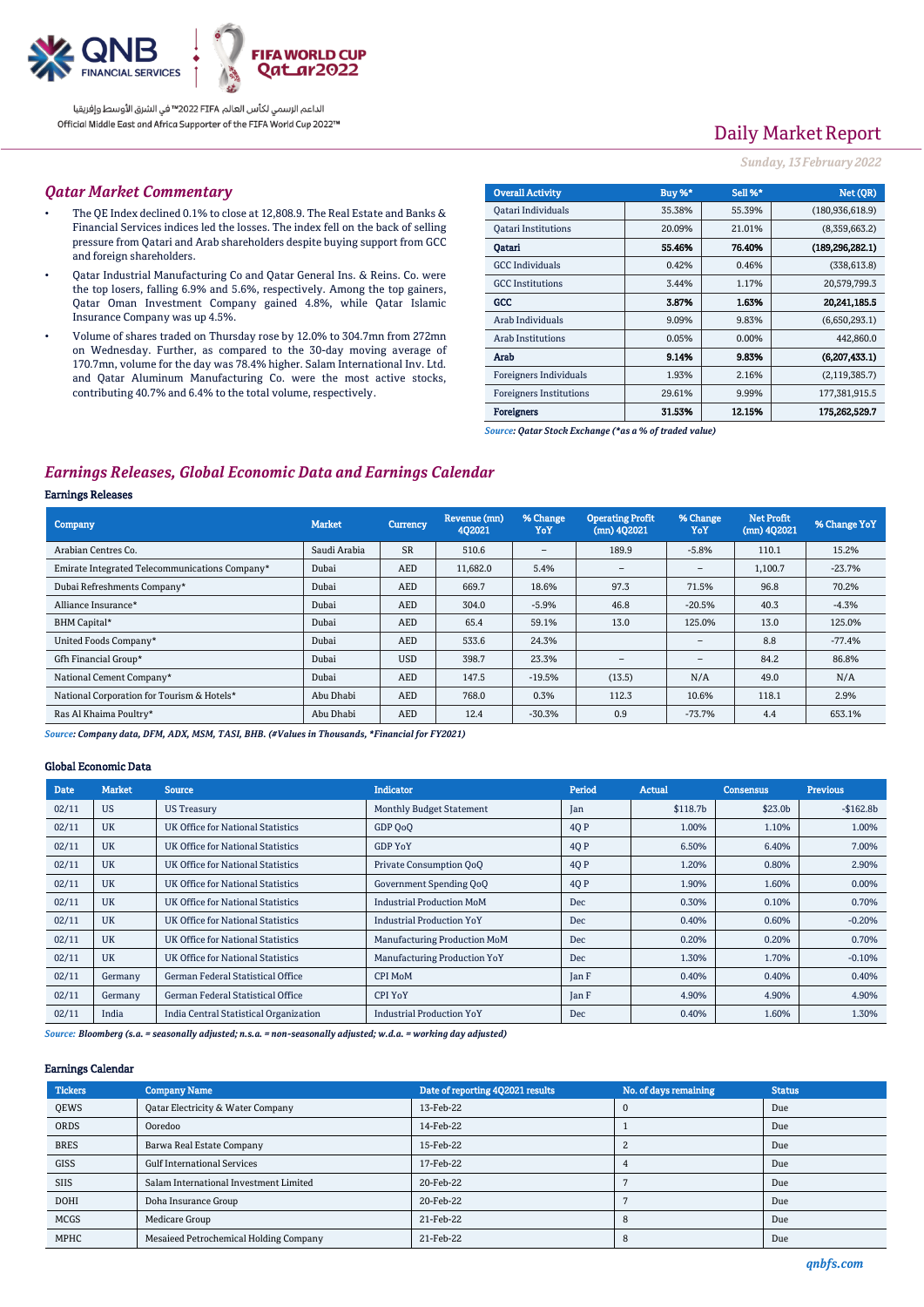

# Daily Market Report

*Sunday, 13February 2022*

| <b>MERS</b>    | Al Meera Consumer Goods Company              | 22-Feb-22                        |                       | Due           |
|----------------|----------------------------------------------|----------------------------------|-----------------------|---------------|
| <b>Tickers</b> | <b>Company Name</b>                          | Date of reporting 4Q2021 results | No. of days remaining | <b>Status</b> |
| <b>WDAM</b>    | Widam Food Company                           | 23-Feb-22                        | 10                    | Due           |
| <b>DBIS</b>    | Dlala Brokerage & Investment Holding Company | 23-Feb-22                        | 10                    | Due           |
| QATI           | <b>Qatar Insurance Company</b>               | 27-Feb-22                        | 14                    | Due           |
| AKHI           | Al Khaleej Takaful Insurance Company         | 28-Feb-22                        | 15                    | Due           |
| QFBQ           | Oatar First Bank                             | 23-Mar-22                        | 38                    | Due           |

*Source: QSE*

#### *Qatar*

- QLMI's bottom line rises 11.5% YoY and 69.0% QoQ in 4Q2021 QLM Life & Medical Insurance Company's (QLMI) net profit rose 11.5% YoY (+69.0% QoQ) to QR31.9mn in 4Q2021.The company's net earned premiums came in at QR225.6mn in 4Q2021, which represents a decrease of 23.4% YoY. However, on QoQ basis, net earned premiums rose 17.3%. QLMI has reported a net profit of QR106mn for the 12-month financial period ended December 31, 2021, recording an 8% increase compared to QR98mn in 2020. The Company's net under-writing income also grew by 16% to QR119.2mn in 2021 from QR102.4mn in 2020. QLMI's gross written premium rose by 3% to QR1.03bn last year compared to QR1bn for the same period in 2020. Earnings per share stood at QR0.30 in 2021 compared to QR0.28 per share for the same period in the previous year. Commenting on the Company's results, Sheikh Saoud bin Khalid bin Hamad Al Thani, Chairman of the Board of Directors at QLM stated: "2021 has been a benchmark year in the Company's journey so far, as this is the first year in which the net profits surpassed QR100mn milestone coupled with the first year of being a publicly listed company. The core operations of the Company remain strong and efficiently managed as it continues to create shareholder value through its unbridled commitment to maintain best in class quality of service and in enhancing the overall productivity of the organization. A long-term strategy is in place to grow the business which is in line with the Qatar National Vision 2030".The Company's board has accordingly recommended a cash dividend of 22% (QR0.22 per share) which shall be placed for approval in the forthcoming Annual General Meeting of the shareholders and shall be subject to the approval of the regulator (Qatar Central Bank) and other statutory authorities. (QSE, Peninsula Qatar)
- MSCI Quarterly Index review result MSCI announced on 09 February 2022, the results of the Quarter Index Review. For the MSCI Qatar Indices the outcome of the review is as follows: i) addition to the MSCI Qatar Indices (none), ii) deletion from the MSCI Qatar Indices (none). The changes to the MSCI Qatar index will become effective on close of February 28, 2022. (QSE)
- Kamco: Qatar's projects award jumps 93% y-o-y to \$25.1bn in 2021 Qatar was the second largest projects market in the Gulf Co-operation Council (GCC) during 2021, thanks to a better-than-usual \$19.4bn contract awards in the first quarter (Q1) of 2021, according to Kamco Invest, a regional financial powerhouse. Overall, the country recorded a more than 93% year-on-year surge in contract awards to \$25.1bn during the fiscal year 2021, Kamco Invest said in a report. In terms of sectors, Qatar's gas sector took the lion's share of projects in 2021 recording a total of \$19.3bn worth of contracts and representing more than 77% of total projects awarded in the country during the year. During Q1-2021 Qatargas, a subsidiary of state-owned QatarEnergy has awarded a \$13bn liquefied natural gas contract to a group of French and Japanese energy companies (Chiyoda and Technip) for the first phase expansion of the North Field. On the other hand, Qatar's total projects awards reached \$272mn during the fourth quarter (Q4) of 2021, down from \$2.8bn the comparable period of 2020, Kamco said in its latest update on the GCC projects. "Qatar is set to host the FIFA World Cup during the summer of 2022. Qatar's government has stated that the country expects the fourweek football event would add about \$20bn to Qatar's economy," the report said. "Combined with the easing of Covid-19 pandemic restrictions and the normalization of ties with the Gulf sister countries, Qatar is expected to record solid economic growth," it said. Reflecting higher oil prices and a renewed confidence that the Covid-19 recovery would likely

continue unabated, the GCC projects market reached heights that were last seen in 2019. (Gulf-Times.com)

- Over 13,000 hotel rooms expected to be added in 2022 Qatar's hospitality sector will be in the global spotlight with FIFA World Cup just few months away. The hospitality sector is expected to see addition of over 13,000 hotel and hotel apartments rooms with the opening of many new hotels in the current year, according to a report released by Valustrat- a real estate consultancy firm. Companies are rushing to finish the hotel projects as early as possible in order to be ready before the FIFA World Cup Qatar 2022 which is set to kick off from November 21. "As per ValuStrat research, hotel and hotel apartments stock exceeded 30,000 keys. Pipeline for 2022 was adjusted upwards to 13,300 keys," noted the report. (Peninsula Qatar)
- Al-Shaibei: Digital banking key driver in QIIK achieving best cost efficiency – QIIK's huge success in achieving cost efficiency has been driven mostly by the bank's transformation to digital banking, says chief executive officer, Dr Abdulbasit Ahmed al-Shaibei. "Last year, we achieved one of the best cost efficiency ratios in the banking sector, both local and international," al-Shaibei said in an interview with Gulf Times. QIIK's financial statement shows that the bank improved its operational efficiency (cost-to-income) to 18.8% in 2021. "This shows a very high level of competence in managing expenses and revenue, controlling expenditure, while simultaneously maintaining a steady growth curve for all of the bank's key financial indicators," al-Shaibei noted. Highlighting the importance of digital banking, the CEO said QIIK's Mobile App provides "almost 100%" of retail service now. "We have excellent feedback from our customers. Our young customers always demand latest technology. We are meeting their demands. At the same time, there is another segment of our customers who prefer to do transactions at our branches. We are catering to their needs as well," al-Shaibei said. "However, with digital transformation comes big challenges," he noted. "As we go digital, cashless, it becomes absolutely important to ensure that all measures of cyber security are in place, to protect our customer data and privacy. We are on the guard, round-the-clock. And we have invested heavily in cyber security; in the best products to ensure that cyber criminals are kept at bay," al-Shaibei said. (Gulf-Times.com)
- QIIK looks to open 'fully digital branches' at Msheireb Downtown Doha, Lusail City – Oatar's prominent Islamic bank QIIB is looking to open "fully digital branches" at Lusail City and at Msheireb Downtown Doha, said chief executive officer Dr Abdulbasit Ahmed al-Shaibei. "We are working on those fully digital branches. At Msheireb, we plan to open the fully digital branch this year and at Lusail in 2023," al-Shaibei told Gulf Times. In terms of expanding its nation-wide network, the QIIK CEO said: "We will continue to focus on popular malls and other leading shopping facilities. Our branches in malls have been attracting lots of customers. We have good feedback from customers about the level of service we provide in such branches," al-Shaibei said. On QIIK's joint venture Umnia Bank in Morocco, he said: "It is doing very well...growing very fast." "We expect Umnia Bank to break even by next year. Currently, Umnia Bank has some 33 branches across key cities in Morocco." Asked about QIIK's plans to expand in Central Asia, he said: "Before Covid, we were considering Kazakhstan. Unfortunately, with Covid-19, everything got either delayed or postponed. (Gulf-Times.com)
- Qatar First Bank announces the closure of nominations for board membership – Qatar First Bank (QFC) announced the closure of the period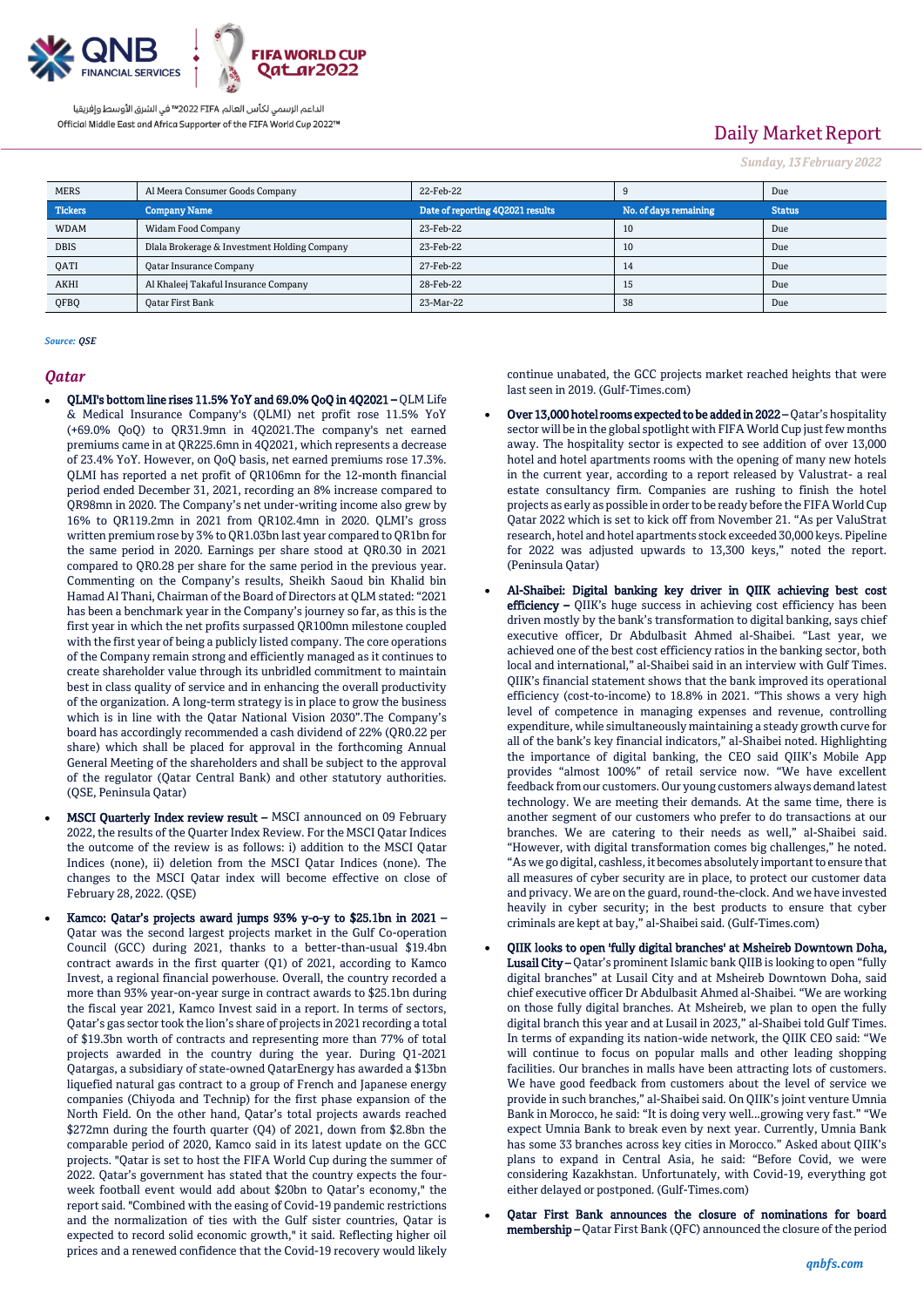

# Daily Market Report

*Sunday, 13February 2022*

for nomination for the membership of its Board of Directors for 2022-2024 on 10/02/2022 at 03:30 PM. (QSE)

- Qatar Industrial Manufacturing Co. holds its AGM and EGM on March 07 – Qatar Industrial Manufacturing Co. announced that the General Assembly Meeting AGM and EGM will be held on 07/03/2022, Giwana Ballroom Radisson Blu Hotel and 04:30 PM. In case of not completing the legal quorum, the second meeting will be held on 15/03/2022, Giwana Ballroom Radisson Blu Hotel and 04:30 PM. (QSE)
- Barwa Real Estate Company holds its investors relation conference call on February 17 to discuss the financial results – Barwa Real Estate Company announced that the conference call with the Investors to discuss the financial results for the Annual 2021 will be held on 17/02/2022 at 01:30 PM, Doha Time. (QSE)
- Doha Bank holds its investors relation conference call on February 15 to discuss the financial results – Doha Bank announced that the conference call with the Investors to discuss the financial results for the Annual 2021 will be held on 15/02/2022 at 12:00 PM, Doha Time. (QSE)
- Real estate trading volume exceeds QR370m this week The volume of real estate trading in sales contracts at the Department of Real Estate Registration at the Ministry of Justice from January 30-3 amounted to QR370,544,116.The weekly bulletin issued by the Department showed that the list of real estate properties traded for sale has included vacant lands, houses, residential buildings, a commercial building and a multi-use building.Sales operations were concentrated in Al Rayyan, Doha, Al Daayen, Umm Salal, Al Khor, Al Thakhira and Al Wakrah.The volume of real estate trading from January 23-27 reached QR497,149,411. (Peninsula Qatar)
- Ibtechar develops GNSS-based device to track drones Ibtechar, one of Qatar's top practical innovation and turnkey solutions providers, has developed a drone tracker and a GPS system that ensure the safety and security of critical infrastructure, VIP residents, national borders, and military facilities. This project is particularly important at a time when the skies are wide open to any sort of trespass, as remotely piloted aircraft (RPAs) are increasingly used for numerous civilian and, more dangerously, military purposes. Keeping in mind the potentially hostile or unwarranted uses of such technologies-for example, espionage, vandalism, or even simply personal adventure — it becomes more and more challenging for governments to secure their air-ports, power lines, and other vital assets that can be targets for drone attacks. That is why Ibtechar addressed this issue, by pro-viding a customized solution made locally by a dedicated team of researchers and technologists with extensive knowledge and expertise in applied research and counter-drone systems. (Peninsula Qatar)
- Minister: Health sector well prepared to meet World Cup 2022 demands Qatar's health sector is well prepared to meet the requirements of FIFA World Cup 2022, said Minister of Public Health, H E Dr. Hanan Al Kuwari at the opening session of Qatar Health 2022 and 2nd Qatar Public Health Conference, yesterday. Organized by the Ministry of Public Health (MoPH) and Hamad Medical Corporation (HMC), the four-day virtual conference is being held as part of the healthcare sector's preparations for the FIFA Qatar World Cup 2022."The coming months will be an incredibly exciting period for everyone living in Qatar as preparations intensify for the FIFA World Cup 2022. Our healthcare teams have been preparing for the tournament for many years, they have been involved in large-scale tournaments hosted in Doha, including the 2019 FIFA Club World Cup and IAAF World Athletics Championships 2019, as well as the recent FIFA Arab Cup," said Dr. Al Kuwari. (Peninsula Qatar)
- Prices of essential food items remain stable At a time when the countries are grappling with the issue of high inflation, the prices of essential food items have remained stable in Qatar, thanks to efforts made by the government and ample supply of local food products, Director of Lulu Group Inter-national Dr. Mohamed Althaf told The Peninsula. However, he said, there is moderate rise in the prices of some non-food items because of disturbance in global supply chains and logistics, which are hit hard by pandemic. "The prices are expected to ease in coming months with improvement in global supply chain," said Dr. Althaf. He said that

one of the main factors for stable prices of essential items is the control mechanism which is put in place by the government to regulate the prices.

### *International*

- Forecasters project steady jobs growth as Fed moves to tame inflation While professional forecasters now see the U.S. economy growing more slowly in the first quarter, many have faith the Federal Reserve may be able to control inflation while keeping the economy on track, according to a survey released Friday. Economists still expect strong GDP growth for the year, supported by a robust jobs recovery, according to a survey of forecasters by the Philadelphia Federal Reserve. They also largely expect inflation to stabilize in the long term, the survey showed. Fed officials are under pressure to act more aggressively to curb price increases after a report released Thursday showed that inflation increased last month at the fastest pace in 40 years. But not all policymakers are convinced that the Fed should launch its rate increases with a half a percentage point increase, with some saying they prefer to speed up or slow down the rate increases based on what happens with inflation. Professional forecasters said they now expect the U.S. economy to grow by 1.8% in the first quarter, down from the 3.9% growth expected in November, according to the Fed survey. But they still see the economy growing by 3.7% for the year, down only slightly from previous expectations. They also see the U.S. labor market adding about 430,000 jobs a month this year - a pace that could help fill the jobs hole caused by the pandemic levels within six months. As for inflation, forecasters said they expect price increases to ease in the longer run from the high levels seen. Forecasters now expect the personal consumption expenditures (PCE) price index to average an annualized rate of 4.7% in the first quarter of this year, before dropping down to 3% in the second quarter. They estimate PCE will average 2.2% a year over the next decade, slightly above the Fed's 2% target. (Reuters)
- U.S. investors expect more volatility as Ukraine concerns spook markets – Geopolitical worries have added another layer of volatility to an alreadyjumpy market as investors priced in the possibility of escalating conflict between Russia and Ukraine, though some doubted the issue would weigh on U.S. asset prices over the longer term. Reports of rising tensions between the two countries slammed stocks on Friday and lifted prices for Treasuries, the dollar and other safe-haven assets. Investors were already rattled by a hawkish turn from the Federal Reserve. "The market is reacting because an actual invasion has not yet been priced in," said Michael Farr of Farr, Miller and Washington LLC. "The severity of an invasion, if one occurs, will correlate to the severity of the market's reaction." Russia has massed enough troops near Ukraine to launch a major invasion, Washington said on Friday. It urged all U.S. citizens to leave Ukraine within 48 hours. White House national security adviser Jake Sullivan said it remained unclear whether Russian President Vladimir Putin had definitively given the order to invade. Sullivan said he expected U.S. President Joe Biden to press for a phone call soon with his counterpart. Despite market gyrations, some investors were skeptical whether a more serious conflict would drag broader markets over the longer term. (Reuters)
- Germany and Austria told to curb boom in home prices Germany and Austria should curb a boom in house prices by setting caps on mortgages and forcing banks to build up more capital, the European Union's financial stability watchdog said on Friday. The European Systemic Risk Board's recommendations, published on Friday but dating back to early December, were designed to speed up action by authorities in the two countries. "Austria and Germany...had already received ESRB warnings in 2016 and 2019, respectively (but their) vulnerabilities have not been addressed sufficiently," the ESRB said. Specifically, the ESRB wants Berlin and Vienna to impose limits on how much property buyers can borrow in relation to the purchase price and to their income. But German Finance Minister Christian Lindner pushed back on the introduction of a loan-to-value ratio for home buyers, saying in a letter to the ESRB published on Friday that banks would simply be expected to act "prudently". The ESRB also recommends that authorities order banks to build capital cushions to absorb possible losses via a so called countercyclical buffer and a sectoral systemic risk buffer for residential loans. Since the recommendation was issued on Dec. 2, Germany's financial watchdog BaFin introduced a countercyclical buffer of 0.75%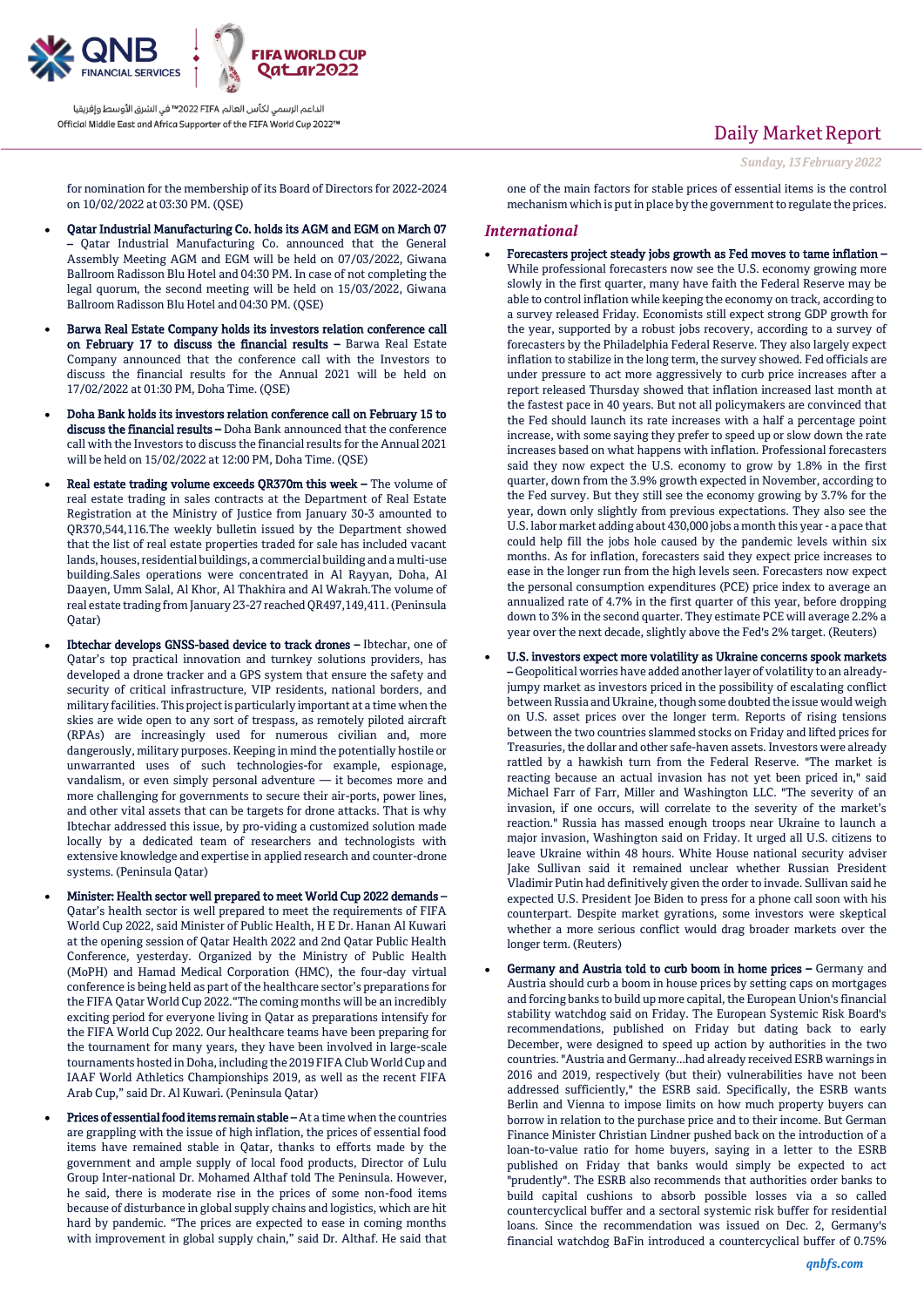

and said a supplemental 2% cushion would be set for residential mortgages. (Reuters)

 Bank of Japan to maintain ultra-easy policies for longer – The Bank of Japan (BoJ) is expected to maintain once again its accommodative policy, even as other major central banks move toward a tightening cycle, QNB Group has said in an economic commentary. "The combination of robust demand growth with pandemic-related supply constraints led to a significant spike in global consumer and producer prices," QNB Group said Saturday. As a result, major central banks have enacted "hawkish" moves, either directly tightening policy or providing forward guidance on imminent changes in policy stance. The Bank of Japan (BoJ), however, is a notable exception to this trend, QNB Group said. Historically at the forefront of radical monetary policy experimentation, the BoJ is continuing its journey on tackling entrenched deflation. While the US Federal Reserve and the European Central Bank are working on a sudden policy shift to tame inflation, the BoJ is set to maintain its mix of ultraeasy policies for longer. This includes negative interest rates, broad-based asset purchases and yield curve control measures that cap long-term rates at low levels. Three points justify a "dovish" BoJ amid more hawkish major central banks. First, despite a recent recovery from negative territory, inflation in Japan remains modest, with a December 2021 print of 0.8%. Importantly, CPI inflation is still running well below the 2% target established by the BoJ in 2013. (Gulf-Times.com)

### *Regional*

- GCC set to post first fiscal surplus in 8 years GCC economies are positioned to rebuild their buffers in 2022 on higher government revenues and the rationalization of expenditure in 2022 budgets, leading to an aggregate fiscal surplus of \$27 billion this year, the first since 2014, economists said. Analysts also expect GCC economic growth to outperform all its emerging markets' peers in 2022 except Asia, with the UAE and Saudi Arabia leading this recovery, given their rebound in nonoil GDP, a resurgence in their domestic demand, and higher investment levels in line with national vision strategies. The GCC, according to Maurice Gravier, chief investment officer, Emirates NBD Group, will see faster growth in 2022 as they continue to build on the progress made last year, despite the relatively tight fiscal policy, and some external headwinds. Gross domestic product (GDP) growth in the GCC will accelerate to 5.1 per cent on a nominal GDP-weighted basis in 2022, with the oil and gas sector contributing meaningfully to this faster growth, Gravier said at a recent media briefing. Ehsan Khoman, head of MUFG's EMEA Emerging Markets Research Team, said the GCC 2022 outlook is markedly skewed to the upside in 2022. The robust vaccination program, ongoing re-openings and higher oil prices, as well as production, are spurring a real GDP growth in the region, going forward. (Bloomberg)
- Saudi Arabia's Elm IPO 1,311% oversubscribed to reach \$3.2bn Saudi digital security firm Elm has completed its retail offering with 1,311% oversubscription, generating up to SR12.09bn (\$3.2bn). Retail subscribers to the initial public offering reached 1.13mn, the company said on Tadawul. The retail subscription period, where the price was set at SR128 per share, started February 3 and ended on February 6. This followed the completion of the book-building process with the institutional offering being 69.5 times oversubscribed, drawing orders of nearly SR213.2bn. (Zawya)
- PROJECTS: Saudi's Alakaria awards \$32mn infrastructure works contract – Saudi Real Estate Company (Alakaria)announced on Friday that it has awarded a SR120mn (\$32mn) infrastructure works contract to Mohammmad Al-Ojaimi Contracting. The company said in a stock exchange statement that the contract involves the design, approval, and construction of infrastructure for Alakaria's plots located in the Al-Qadisiyah neighborhood in Riyadh. The scope of infrastructure works, spread over an area of 1.9mn square metres, consists of road works, paving and asphalting of streets, electricity networks, street lighting networks, telephone networks, water and firefighting networks, sewage networks, and flood drainage networks. The statement said the project is expected to be completed in 17 months, excluding the period required to obtain the approval of the competent authorities. (Zawya)

# Daily Market Report

*Sunday, 13February 2022*

- MARAKEZ signs an agreement with Dubai based Tabreed MARAKEZ, the Egyptian arm of Saudi Arabian conglomerate Fawaz Alhokair Group, the leading shopping mall developer in the Middle East, signed a BOOT contract with the National Central Cooling Company PJSC (DFM: Tabreed) and The Egyptian Company for Energy and Cooling projects (Gascool) to provide district cooling services to D5M, the first mall in New Katameya in East Cairo that's opening in 2022. MARAKEZ is setting the benchmark for mixed-use developments in Egypt with construction of D5M, the commercial component of District Five currently nearing completion. District 5 is MARAKEZ's latest development in Egypt and its signature project in East Cairo. D5 features Mindhaus, a world-class 240,000 sqm office park with thoughtful spaces for community engagement and D5M, the first mall in New Katameya encompassing 100,000 sqm for retail, F&B and entertainment and 50,000 Gross Leasable Area (GLA) all located within walking distance to the exclusive 1,800 residential units of District Five Residences. (Zawya)
- Saudi PIF takes majority stake in Dubai's Depa for \$41mn Dubai-listed Depa PLC said on Friday it has entered into an agreement with Saudi Arabia's Public Investment Fund (PIF), whereby the sovereign wealth fund will make a cash investment of 150 million dirhams (\$40.84 million) in return for a majority stake. PIF will be allotted 750,000,000 new Class A shares in Depa, interior design contractor said in a statement on Nasdaq Dubai. The deal allows Depa to enter Saudi Arabia, identified as a key growth market, with the support of a strategic partner. The cash infusion will also allow it to better execute its expansion plans, it added. Depa said the transaction has received the requisite waivers and consents from the DFSA on 8 February 2022, subject to other approvals from its extraordinary general meeting. (Zawya)
- UAE, Israel sign MoU to strengthen tourism, economic cooperation The UAE and Israel signed a Memorandum of Understanding (MoU) to strengthen their tourism and economic cooperation and reinforce their bilateral ties. The MoU was signed by Dr. Ahmed Belhoul Al Falasi, Minister of State of Entrepreneurship and SMEs and Chairman of the Emirates Tourism Council, and Yoel Razvozov, Israeli Minister of Tourism, who is currently visiting the UAE. Dr. Al Falasi said the MoU signing took place under the framework of the Abraham Accords between the two countries and the efforts to boost economic cooperation and create partnerships in many areas. The UAE has become a major global and regional centre and tourism destination as envisaged by its leadership. The country has successfully developed its tourism services and products to offer all types of tourism experiences, including business tourism, shopping tourism, conference tourism and adventure tourism, he added. (Bloomberg)
- UAE's Etisalat partners with FAB, ADQ, Alpha Dhabi to launch new digital bank - Etisalat Group has partnered with banking giant First Abu Dhabi Bank (FAB) and UAE conglomerates ADQ and Alpha Dhabi Holding to launch a new digital bank called "Wio", the telecom operator announced on Friday. Headquartered in Abu Dhabi, the financial services platform is envisioned to deliver "next generation" banking services that are "secure, transparent and convenient," the company said in a filing to the Abu Dhabi Securities Exchange (ADX). The telecom giant has committed to make a cash investment of AED639mn (\$173.96mn) in exchange for a 25% stake in the digital bank. (Zawya)
- Dubai's Deyaar rebounds with \$13.8mn profit for 2021 Dubai-based developer Deyaar has announced a profit of AED 50.8mn (\$13.8mn) for 2021 after its revenues climbed by 22%. The real estate company reported a net profit following a loss of AED 216.9mn in 2020. Its revenue reached AED 504.8mn in 2021 compared to AED 412.8mn in 2020. Saeed Al Qatami, CEO of Deyaar said the country had seen growth across economic sectors in 2021 thanks to the government's efforts to combat COVID-19. Deyaar's Regalia skyscraper project in Business Bay has achieved sales of AED1bn, the company said in a statement. Construction works in the third and fourth phases of its Midtown project, close to Dubai Production City, are also progressing according to schedule, with completion rates reaching 37% and 53%, respectively, and its hospitality portfolio also saw strong growth, the company said. "The company's hospitality portfolio also witnessed an outstanding growth in occupancy rates, driven by the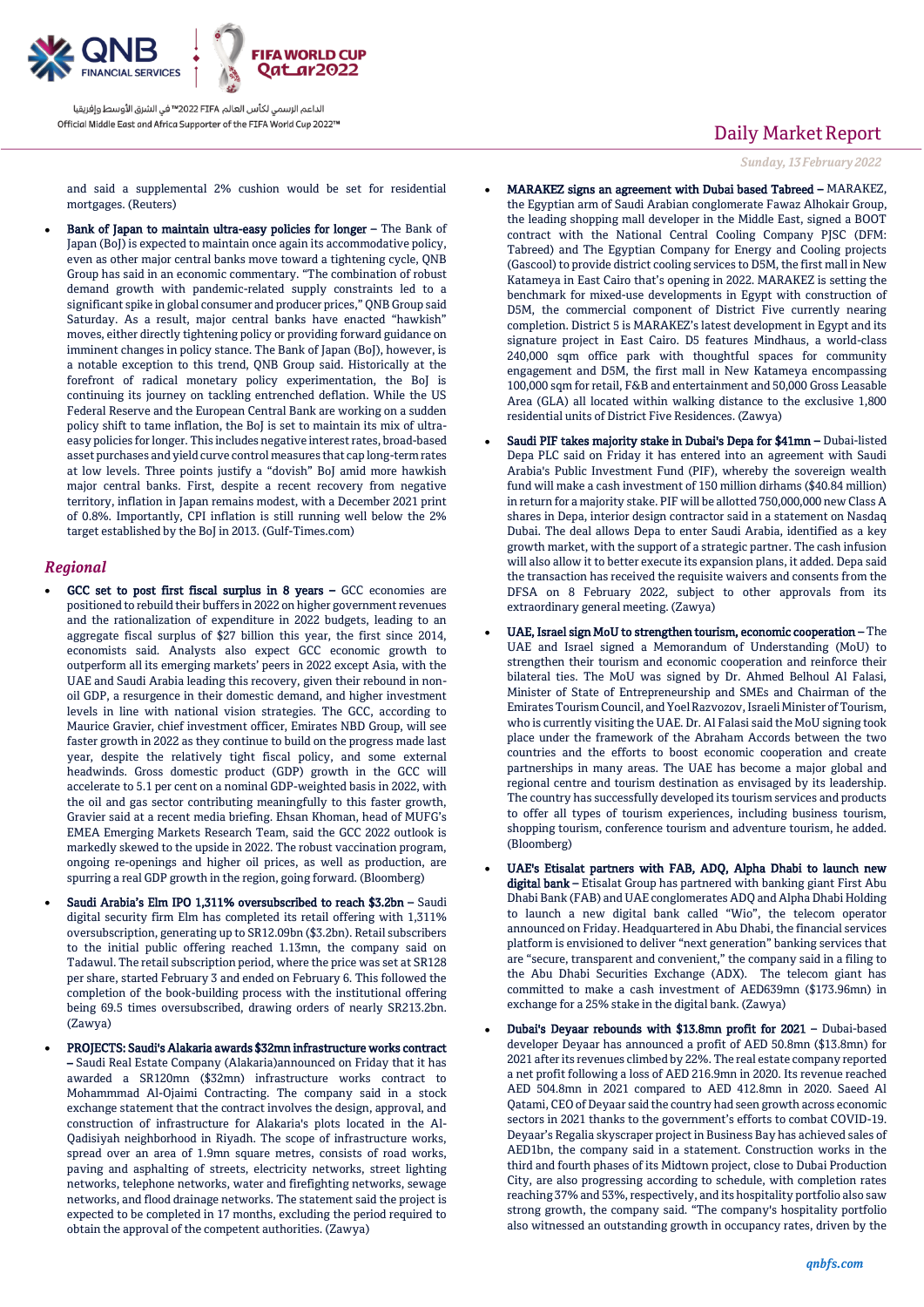

lifting of travel restrictions and the full return of tourism activities in the country," Qatami added. (Zawya)

- Dubai's Tabreed in talks to buy Majid Al Futtaim cooling assets Dubailisted National Central Cooling Co (Tabreed) (TABR.DU) is in exclusive talks to buy regional mall operator Majid Al Futtaim's cooling assets, two sources close to the matter said. Tabreed has appointed Standard Chartered (STAN.L) to advise on the transaction, the sources, who declined to be named because the matter is not public, told Reuters. Tabreed and Majid Al Futtaim did not immediately respond to requests for comment. Standard Chartered declined to comment. District cooling firms deliver chilled water via insulated pipes to cool offices and industrial and residential buildings. HSBC (HSBA.L) was advising Majid Al Futtaim, which develops shopping malls across the Middle East, Reuters reported in 2020. One of the sources, who spoke to Reuters in 2020, had said Majid Al Futtaim could seek about 500 million dirhams (\$136million) for the unit, which comprises chillers connected to its hotels and shopping malls. Tabreed has been on a shopping spree during the COVID-19 pandemic, snapping up assets in locations such as Abu Dhabi's Saadiyat Island, home to a branch of the Louvre museum. It also acquired an 80% stake in Dubai developer Emaar's downtown district cooling business forAED2.48bn. Demand for district cooling, which typically grows with new property and commercial developments, has stayed strong in the UAE, which has blisteringly hot summers. Dealmaking in the region has boomed over the past year, fuelled by initial public offerings and acquisitions. (Reuters)
- Abu Dhabi's TAQA Q4 net profit edges higher to \$463mn Abu Dhabi National Energy Co. (TAQA) has posted its net profit for the fourth quarter 2021 at AED1.7bn (\$463mn) compared to AED1.5bn in 4Q2020, mainly on higher oil and gas prices. Revenue for the period came in at AED11.4bn versus AED10.3bn in 3Q2020, the integrated utility company said in a statement on Abu Dhabi Securities Exchange. Net profit for 2021 was AED6bn compared with AED2.8bn dirhams in the year-ago period. The Oil & Gas business generated net profit of AED2.2bn compared to a loss of AED1.5bn in the prior year. This improvement of AED3.7bn in net income was mainly due to higher commodity prices in addition to the AED1.5bn post-tax impairment charge in Q1 2020 negatively impacting prior year results. Average production volumes in the Oil & Gas segment increased 4 percent to 122.4 thousand barrels of oil equivalent per day, driven by higher production in Europe, in particular the UK. Capital expenditure for the year was 4.7 billion, 26% higher than prior year, driven by expenditure in the Transmission & Distribution segment. (Zawya)
- Abu Dhabi's ADNOC Drilling posts \$164.4mn profit for 2021 Stateowned oil giant ADNOC Drilling Company reported on Friday a 6.12% profit gain for 2021, as its revenue increased on the back of higher onshore and offshore drilling activity. Total profit for the year ended December 31, 2021 reached AED603.9mn (\$164.4mn), up from AED569.03mn 12 months earlier. "The increase in revenue was due to additional drilling services provided to Abu Dhabi National Oil Company (ADNOC), ADNOC Onshore and ADNOC Offshore," according to a disclosure to the Abu Dhabi Securities Exchange (ADX). The company said its results over the past 12 months are "particularly impressive" within the backdrop of the challenging year marked by ongoing global pandemic. "We remain very enthusiastic about the year ahead as we build out our drilling assets and oilfield services with our strategic partners." (Zawya)
- UAE's Julphar surges back to profitability; revenue tops \$313mn Gulf Pharmaceutical Industries (Julphar) has returned to profitability for the first time since 2017, the company said in a Abu Dhabi Securities Exchange (ADX) filing. The pharmaceutical company reported a net profit of AED 64.8mn (\$17.6mn), following a loss of AED 317.4mn in 2020. Revenue in 2021 was AED 1.149bn (\$313mn) compared to AED581mn in 2020. The Ras Al Khaimah-based company took full control of Planet Pharmacies LLC in July 2021, and then sold 100% of its subsidiary Gulf Inject to a division of Abu Dhabi's Yas holding in September 2021. The company also announced it had signed a license and production deal for hypertension drug fibrostat in December. In its summary of its financial performance for the fiscal year, the company attributed revenue growth to increasing its market share in Saudi Arabia, the UAE and North African countries, as well as the consolidation of Planet Pharmacies, after

## Daily Market Report

*Sunday, 13February 2022*

acquiring a 60% stake from Kamco Invest to take its share to 100%. (Zawya)

- Abu Dhabi's Multiply Group posts \$61.3mn net profit Abu Dhabi's Multiply Group has made a significant net profit in less than a year, boosted by a series of acquisitions in 2021, the company said in a statement on Friday. Net profit made from July, when the company first started, to December 31, 2021 reached AED225.2mn (\$61.3mn), Multiply Group said in its first financial partial results since listing on Abu Dhabi Securities Exchange (ADX) in December. The company, which made a series of acquisitions and strategic investments in 2021, had a total of AED11.6bn in assets under management as of December 31. Multiply Group completed five deals in 2021, including the 100% takeover of Pal Cooling, an increase in ownership of Viola Communications to 100% and the acquisition of significant stakes in Emirates driving Company and Omorfia Group, and US-based digital marketing firm Firefly. (Zawya)
- Kuwait transformation towards clean energy lowest among GCC Although Kuwait was one of the countries that initiated the production of solar energy in the seventies and eighties of the last century, and although it is logical to seek to replace solar or wind energy instead of imports of liquefied natural gas, Kuwait's transformation towards clean energy remains the lowest in the Gulf, reports Al-Anba daily. Al-Anba quoting sources from the Middle East Institute (MEI) said a closer look at what these countries are doing reveals vast differences in how they deploy solar and wind capabilities, as well as space constraints, decarbonization considerations, and other climate-related activities. Kuwait's plans in this context are summarized in generating 15% of its total energy mix through clean energy by 2030, compared to 50%, 40% and 20% for Saudi Arabia, Oman and Qatar, respectively, and 15% for Bahrain by 2035. The national oil companies and their subsidiaries in the Gulf countries play an important role in estimating the capacity of renewable energy. In Kuwait, for example, we find that the tender put forward by the Kuwait National Petroleum Company in 2018 to build a complex for generating energy from sun and wind with a capacity of 1.5 gigawatts (GW) of electricity used by the oil industry in the country was abolished in 2020 due to bureaucracy. The daily added, an analysis issued by the Middle East Institute stated that the Gulf Cooperation Council states seem to be applying a common model in their path of transition towards renewable energy in line with global efforts in this field, as each of them have announced their respective goals and the share of future renewable energy in its energy mix, in addition to decarbonization from oil and gas operations to production and refining.
- TRA partners with US firm to enhance 5G networks in Oman The Telecommunications Regulatory Authority (TRA) of the Sultanate of Oman has entered into a collaborative partnership with Ookla, a US-based digital media and internet company, as part of the regulator's aim to harness the latest technologies and up-to-date insights for enhancing mobile and fixed broadband performance across the country. (Bloomberg)
- Alba announces its financial results for the fourth quarter and full year Aluminum Bahrain B.S.C. (Alba) (code: ALBH), the world's largest aluminum smelter excluding China, reported a profit of BD181.2 million (US\$481.9 million) during the fourth quarter of 2021, an increase of 466% year-on-year, compared to a profit of BD32 million. Bahraini (\$85.1 million) for the same period of the year 2020. The company announced basic and diluted earnings per . of 128 fils for the fourth quarter of 2021 against basic and diluted earnings of 23 fils per . for the same period in 2020. The total comprehensive income during Fourth quarter of 2021 amounted to BD 183 million (US\$ 486.7 million) compared to a total comprehensive income of BD 32.9 million (US\$ 87.8 million) during the fourth quarter of the year 2020 – an increase of 455% year-on-year. Gross profit for the fourth quarter of 2021 amounted to BD 215.5 million (US\$ 573.1 million) compared to BD 60.1 million (US\$ 159.8 million) for the fourth quarter of the year 2020 – an increase of 259% year-on-year. For the full year 2021, Alba announced a profit of BD 451.9 million (US\$ 1,202 million), an increase of 4.532 percent year-on-year, compared to a profit of BD 9.7 million (US\$ 26 million) in 2020. The company announced basic and diluted earnings per . of 319 fils compared to basic and diluted earnings per . of 7 fils during the year 2020. The total comprehensive income for the full year 2021 amounted to BD 458.5 million (\$ 1,219.4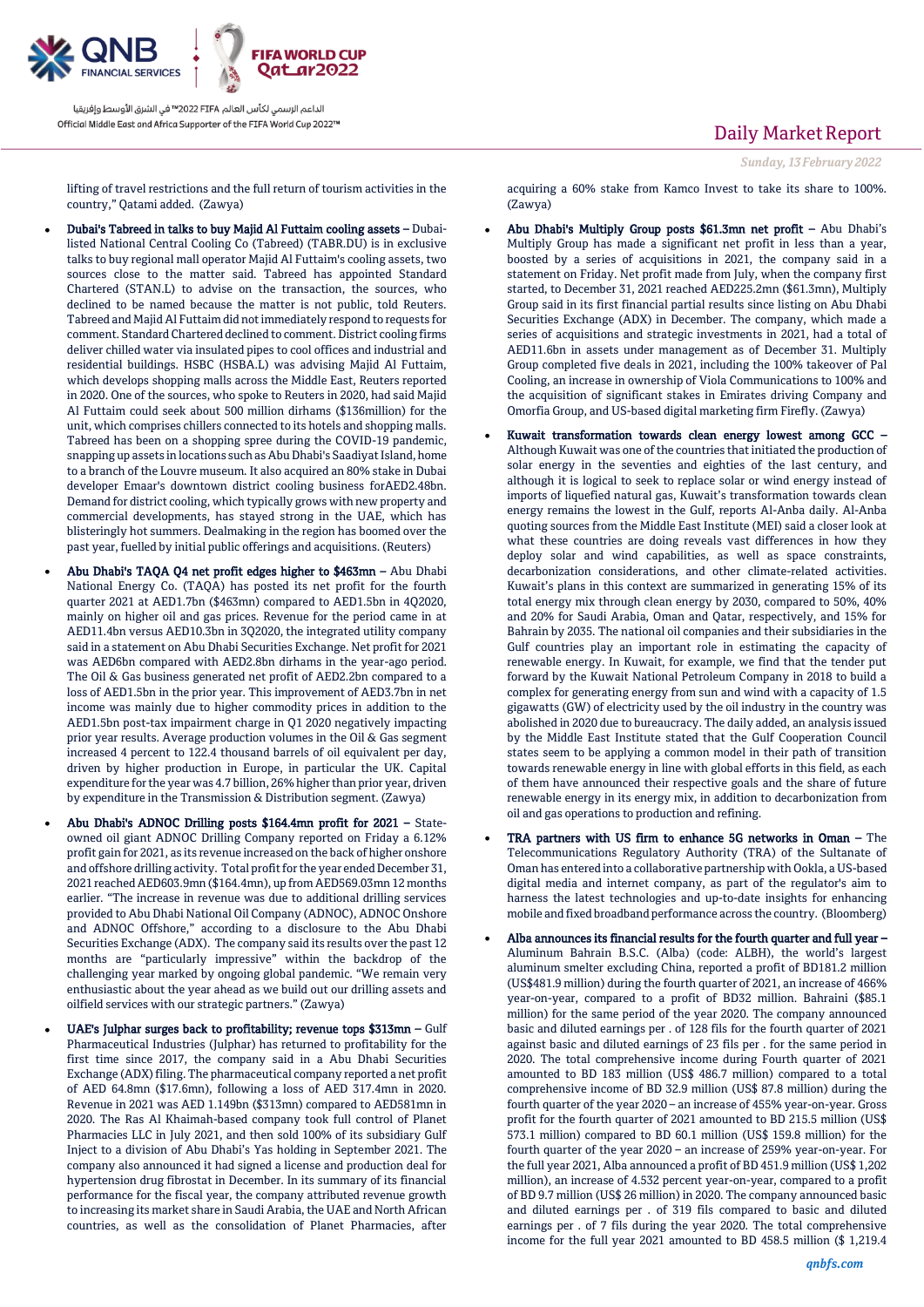

## Daily Market Report

*Sunday, 13February 2022*

million), an increase of 30.467% over On an annual basis, compared to a total comprehensive income of BD 1.45 million (US\$ 3.9 million) for the year 2020. The total profit for the year 2021 amounted to BD 577 million (US\$ 1,534.6 million) compared to BD 141 million (US\$ 375 million). During the year 2020 – an increase of 309% year-on-year. (Bloomberg)

 Cashless transactions jump 30% in Bahrain – Cashless transactions in Bahrain jumped 30% to nearly BD290.5 million last month when compared with the same month of 2021, data from the Central Bank of Bahrain (CBB) reveal. There were more than 12.5m point-of-sale (PoS) and e-commerce transactions in Bahrain last month, 70.8% of them contactless, the banking regulator said. The figures reflect the trend in the rest of the GCC, which is currently experiencing a region-wide surge in online and digital payments as countries accelerate their transition towards cashless societies in the wake of the pandemic. The highest number of transactions last month were carried out in restaurants (4,178,870), followed by supermarkets (2,900,648), health services (923,742), government services (746,185) and department stores (567,987). In terms of value, government services at BD78.6m led the top five sectors, with restaurants at BD33m coming next, followed by supermarkets (BD32.8m), health (BD15.5m) and hotels and resorts (BD13.9m). (Zawya)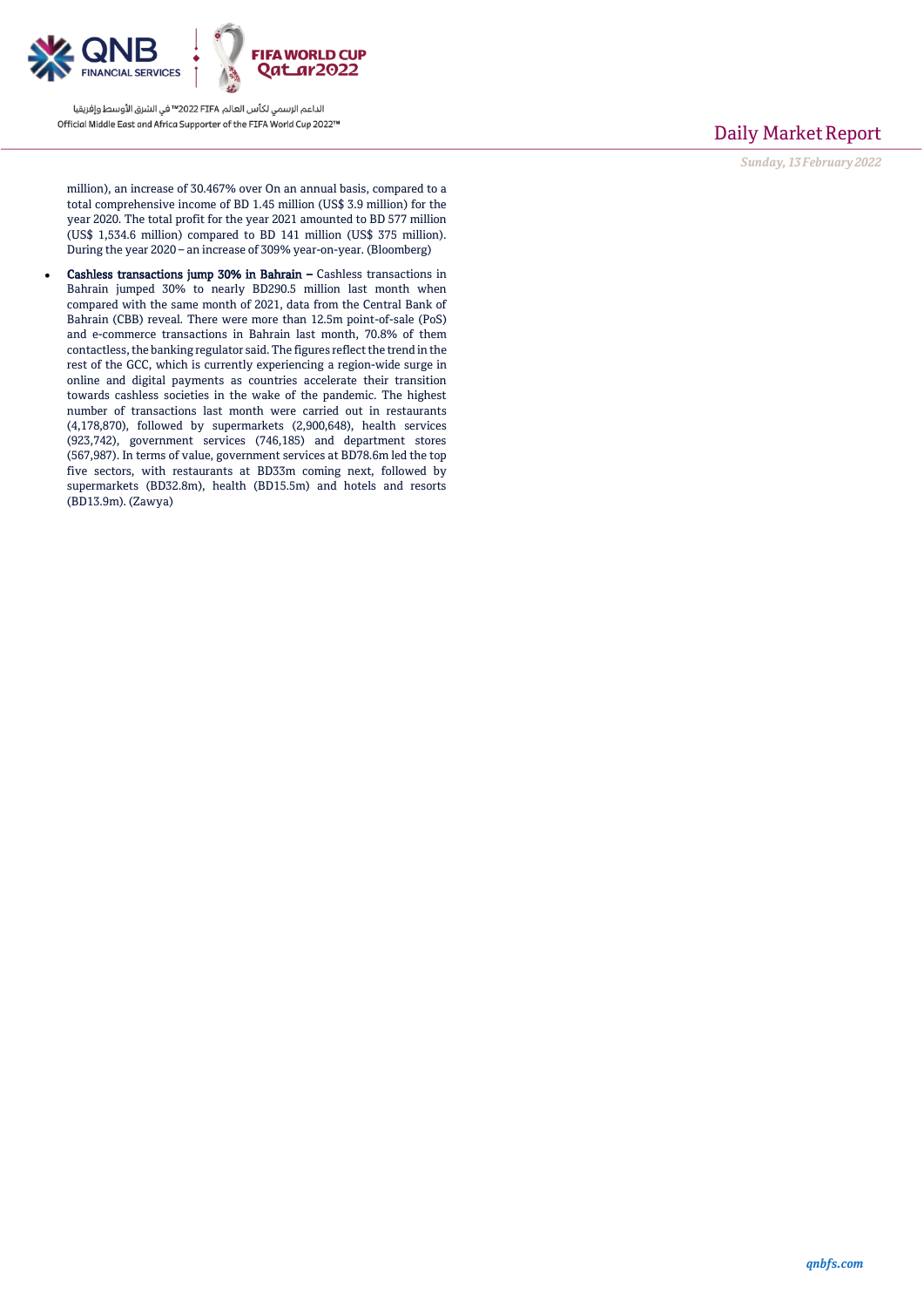

# Daily Market Report

*Sunday, 13February 2022*

## *Rebased Performance*





*Source: Bloomberg*

| <b>Asset/Currency Performance</b>    | Close ( \$) | 1D%   | WTD%   | YTD%  |
|--------------------------------------|-------------|-------|--------|-------|
| Gold/Ounce                           | 1,858.76    | 1.7   | 2.8    | 1.6   |
| Silver/Ounce                         | 23.59       | 1.7   | 4.7    | 1.2   |
| Crude Oil (Brent)/Barrel (FM Future) | 94.44       | 3.3   | 1.3    | 21.4  |
| Crude Oil (WTI)/Barrel (FM Future)   | 93.10       | 3.6   | 0.9    | 23.8  |
| Natural Gas (Henry Hub)/MMBtu        | 3.92        | 0.5   | (26.6) | 7.1   |
| LPG Propane (Arab Gulf)/Ton          | 126.50      | 2.0   | (1.4)  | 12.7  |
| LPG Butane (Arab Gulf)/Ton           | 155.25      | 2.3   | 1.6    | 11.5  |
| Euro                                 | 1.14        | (0.7) | (0.9)  | (0.2) |
| Yen                                  | 115.42      | (0.5) | 0.1    | 0.3   |
| GBP                                  | 1.36        | 0.1   | 0.2    | 0.2   |
| CHF                                  | 1.08        | (0.1) | (0.1)  | (1.5) |
| <b>AUD</b>                           | 0.71        | (0.4) | 0.9    | (1.7) |
| <b>USD Index</b>                     | 96.08       | 0.6   | 0.6    | 0.4   |
| <b>RUB</b>                           | 77.18       | 2.9   | 1.8    | 3.3   |
| <b>BRL</b>                           | 0.19        | (0.1) | 1.4    | 6.1   |
| Source: Bloomberg                    |             |       |        |       |

*Source: Bloomberg*

*Source: Bloomberg*

| <b>Global Indices Performance</b>                                  | Close                        | 1D%*  | WTD%* | YTD%*  |
|--------------------------------------------------------------------|------------------------------|-------|-------|--------|
| <b>MSCI World Index</b>                                            | 3,039.18                     | (1.6) | (0.7) | (6.0)  |
| DJ Industrial                                                      | 34,738.06                    | (1.4) | (1.0) | (4.4)  |
| S&P 500                                                            | 4,418.64                     | (1.9) | (1.8) | (7.3)  |
| NASDAQ 100                                                         | 13,791.15                    | (2.8) | (2.2) | (11.8) |
| STOXX 600                                                          | 469.57                       | (1.2) | 1.1   | (3.6)  |
| <b>DAX</b>                                                         | 15,425.12                    | (1.0) | 1.6   | (2.2)  |
| <b>FTSE 100</b>                                                    | 7,661.02                     | (0.2) | 2.4   | 4.2    |
| CAC <sub>40</sub>                                                  | 7,011.60                     | (1.9) | 0.4   | (1.9)  |
| Nikkei <sup>#</sup>                                                | 27,696.08                    | 0.0   | 0.3   | (4.5)  |
| <b>MSCI EM</b>                                                     | 1,240.51                     | (0.8) | 1.6   | 0.7    |
| <b>SHANGHAI SE Composite</b>                                       | 3,462.95                     | (0.7) | 3.1   | (4.8)  |
| <b>HANG SENG</b>                                                   | 24,906.66                    | (0.1) | 1.2   | 6.4    |
| <b>BSE SENSEX</b>                                                  | 58,152.92                    | (1.6) | (1.8) | (1.3)  |
| Bovespa                                                            | 113,572.40                   | 0.9   | 3.8   | 16.0   |
| <b>RTS</b><br>$\mathbf{r}$ , and the set of $\mathbf{r}$<br>$\sim$ | 1,470.10<br><b>SACRAMENT</b> | (5.0) | 2.4   | (7.9)  |

*Source: Bloomberg (\*\$ adjusted returns; #Market closed on February 11, 2022)*